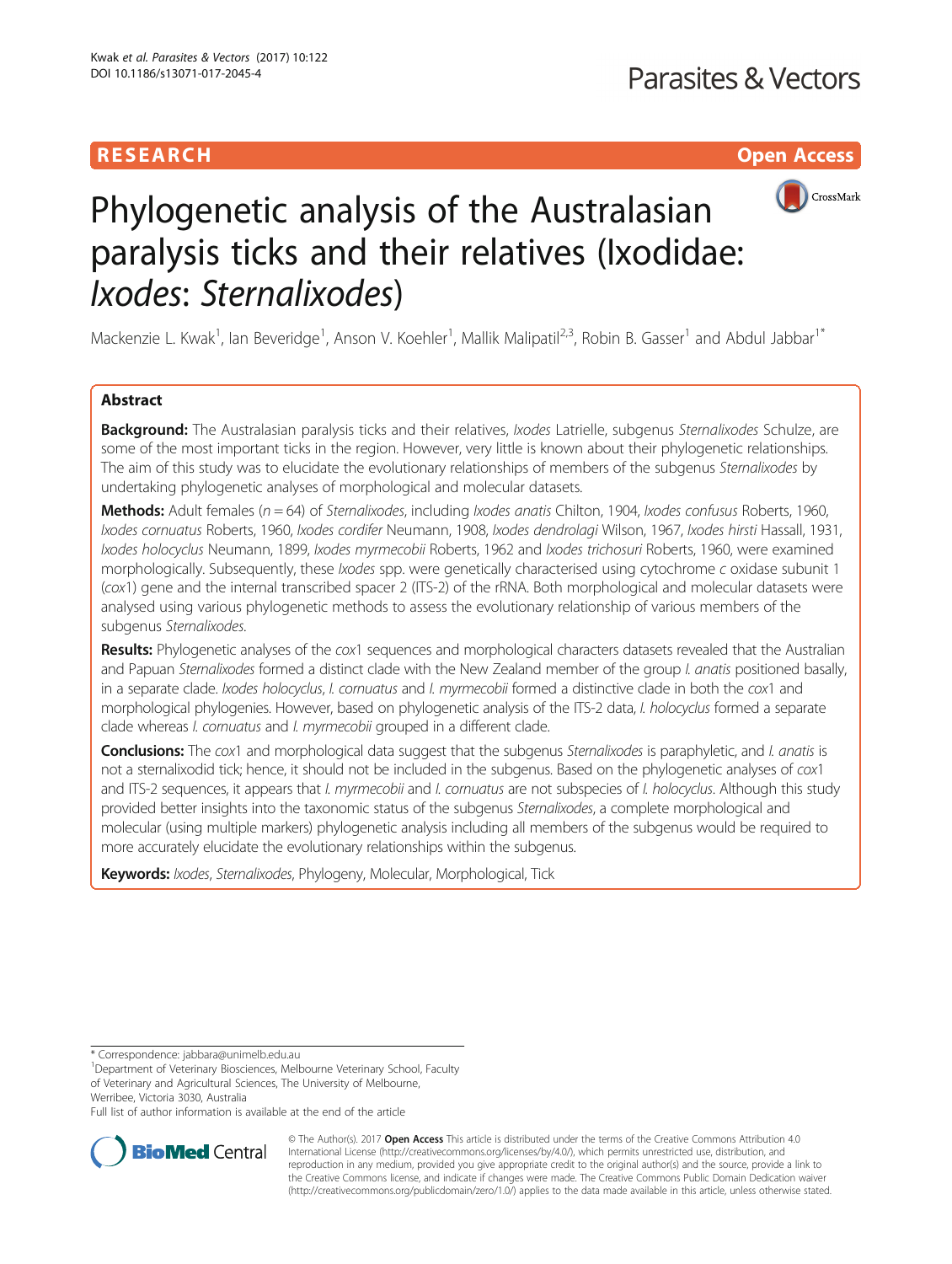## Background

Ticks (Arachnida: Ixodidae) are important ectoparasites of humans and animals and can cause direct (e.g., paralysis, anaemia) as well as indirect (e.g., transmission of pathogens) effects on their hosts [\[1](#page-10-0)–[3\]](#page-10-0). Ticks can be found on all continents and are known to feed on all types of terrestrial vertebrates, including mammals, birds, reptiles and amphibians [[1, 3](#page-10-0)]. The life-cycle of ixodid ticks consists of four developmental stages, the egg, and three active parasitic stages, larva, nymph, and adult (male and female). Depending on the type (hard, Ixodidae or soft, Argasidae) and species of ticks, their life-cycle can vary significantly.

To date, 70 species (56 and 14 members of families Ixodidae and Argasidae, respectively) of ticks have been recorded from a variety of hosts (humans and domestic animals = 16; mammals, reptiles and birds =  $54$ ) from Australia [\[4](#page-10-0)]. Among different genera of hard ticks prevalent in Australia, Ixodes is arguably the most important and its members are known to transmit and/ or harbour pathogens, including Rickettsia australis (the causative agent of Queensland tick typhus) in humans [[5\]](#page-10-0), and flaviviruses, bunyaviruses and Cercopithifilaria johnstoni Mackerras (Nematoda: Filarioidea) in wildlife [[6](#page-10-0)–[8\]](#page-10-0). Some Ixodes species such as I. holocyclus and I. cornuatus can also cause paralysis in humans, domestic animals, and wildlife [[9\]](#page-11-0). Ixodes holocyclus is known to have an immunoeffectory action on humans, causing tick bite anaphylaxis [\[10](#page-11-0)].

Members of the genus Ixodes have not been intensively examined (e.g., phylogeny using combined morphological and molecular datasets, biology, life-cycle) within Australia. Few life-cycles have been elucidated and the bionomics of very few species are understood. Of the subgenera of Ixodes, Sternalixodes has received most attention. The subgenus comprises nine members, including Ixodes anatis, I. confusus, I. cornuatus, I. cordifer, I. dendrolagi, I. hirsti, I. holocyclus, I. myrmecobii and *I. trichosuri* [[11\]](#page-11-0). However, the majority of studies have focussed on I. holocyclus and I. cornuatus, a species morphologically similar to *I. holocyclus*, aiming to determine their distribution [\[1,](#page-10-0) [12\]](#page-11-0), morphological and molecular identification [\[1,](#page-10-0) [13\]](#page-11-0) and phylogenetic relationships [[14](#page-11-0)]. A number of questions therefore remain to be answered regarding the members of the subgenus *Sternalix*odes. For instance, the status of *I. myrmecobii* as subspecies of I. holocyclus as proposed by Roberts [[1](#page-10-0)] needs to be tested. To date, Australian paralysis ticks and their relatives have not been analysed using morphological as well as molecular phylogenetics. Being an important subgenus, Sternalixodes requires systematic investigations to address a number of taxonomic questions regarding the validity of its members. Therefore, this study was designed to elucidate the evolutionary relationships of members of the subgenus Sternalixodes by undertaking phylogenetic analyses of morphological and molecular datasets.

## Methods

### Tick collection and morphological identification

Female ticks ( $n = 74$ ) used in this study were either available from The University of Melbourne (Ian Beveridge and Abdul Jabbar) or museums in Australia (South Australian Museum, Western Australian Museum, and Australian National Insect Collection), New Zealand (A. Heath, AgResearch, New Zealand), Papua New Guinea (Ifor L. Owen, National Veterinary Laboratory, Papua New Guinea) and South America (A. Guglielmone, Instituto Nacional de Technologia Agropecuaria, Argentina) (Fig. 1; Table [1](#page-2-0)). Following collection, each tick specimen was stored in 70% ethanol until used. Developmental stages of all species of Sternalixodes could not be examined as many are not yet described.

For morphological identification, each tick was examined using a dissecting microscope (Olympus, Japan). In



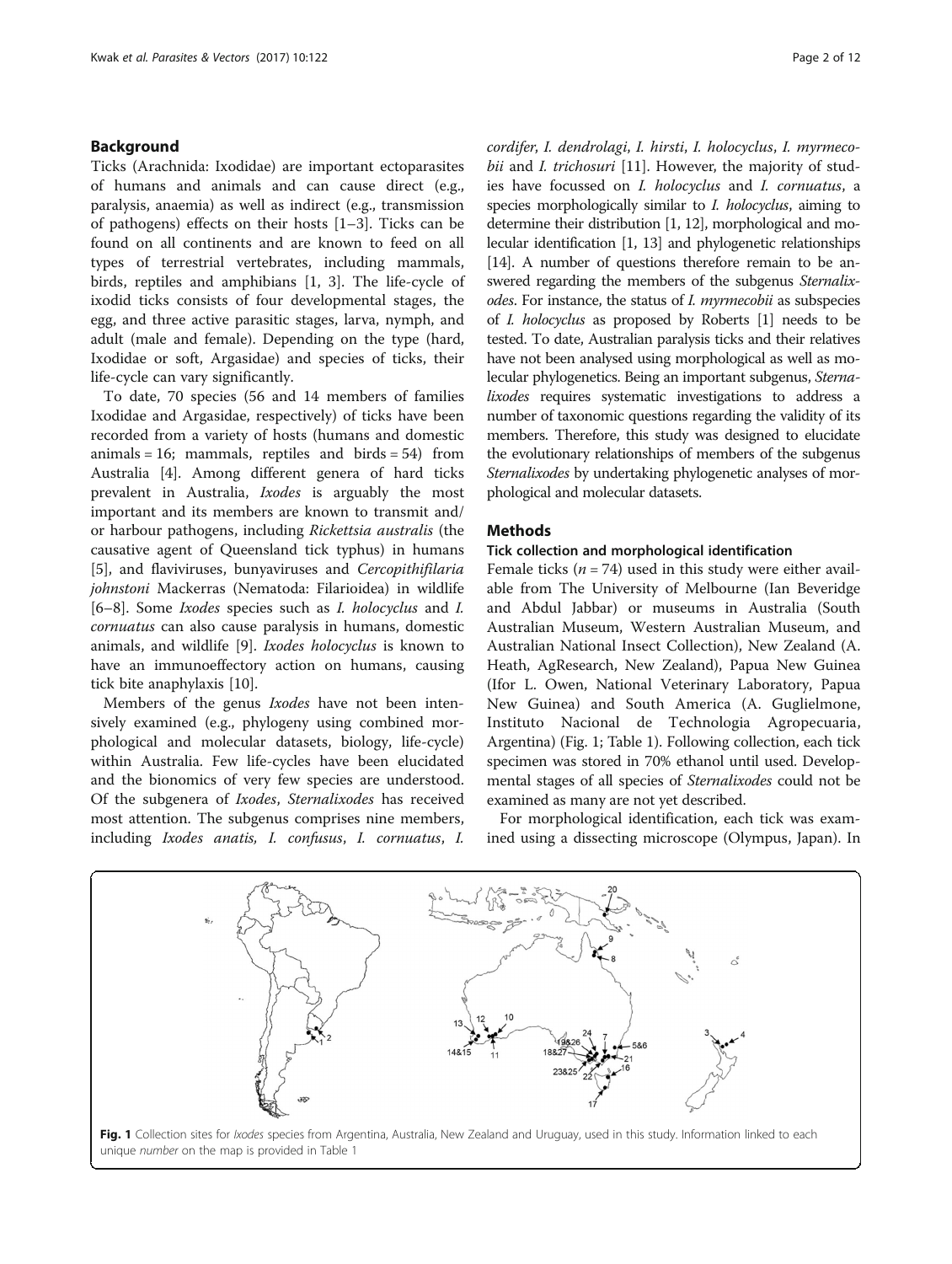| Species       | Specimen voucher | Locality                          | Hosts/collection method | Source         | Map code     |
|---------------|------------------|-----------------------------------|-------------------------|----------------|--------------|
| I. auritulus  | S63              | Buenos Aires, Argentina           | Collected via flagging  | A. Guglielmone | $\mathbf{1}$ |
|               | S64              | Rocha, Uruguay                    | Collected via flagging  | A. Guglielmone | 2            |
| I. anatis     | <b>S28</b>       | Auckland Zoo, New Zealand         | Apteryx mantelli        | A. Heath       | 3            |
|               | <b>S29</b>       | Ponui Island, New Zealand         | Apteryx mantelli        | A. Heath       | 4            |
| I. holocyclus | S1               | Kioloa, NSW, Australia            | Collected via flagging  | This study     | 5            |
|               | S4               | Kioloa, NSW, Australia            | Collected via flagging  | This study     | 6            |
|               | <b>S37</b>       | Waygara, Vic, Australia           | Canis lupus familiaris  | This study     | 7            |
|               | <b>S17</b>       | Wandecla NP, QLD, Australia       | Canis lupus familiaris  | This study     | 8            |
|               | <b>S39</b>       | Atherton, QLD, Australia          | Canis lupus familiaris  | This study     | 9            |
| I. myrmecobii | S <sub>26</sub>  | Cape Le Grand NP, WA, Australia   | <b>Unknown</b>          | <b>WAM</b>     | 10           |
|               | S46              | Munglinup, WA, Australia          | Homo sapiens            | <b>WAM</b>     | 11           |
|               | S56              | Quaalup Station, WA, Australia    | Unknown                 | <b>WAM</b>     | 12           |
|               | <b>S44</b>       | Cranbrook, WA, Australia          | Homo sapiens            | <b>WAM</b>     | 13           |
|               | <b>S25</b>       | Stirling Ranges NP, WA, Australia | Unknown                 | <b>WAM</b>     | 14           |
|               | S42              | Stirling Ranges NP, WA, Australia | Unknown                 | <b>WAM</b>     | 15           |
| I. cornuatus  | <b>S19</b>       | Mt William NP, Tas, Australia     | Vombatus ursinus        | ANIC           | 16           |
|               | <b>S20</b>       | Acton Park, Tas, Australia        | Unknown                 | This study     | 17           |
|               | <b>S18</b>       | Bullengarook, Vic, Australia      | Canis lupus familiaris  | ANIC           | 18           |
|               | S41              | Kinglake, Vic, Australia          | Canis lupus familiaris  | This study     | 19           |
| I. dendrolagi | <b>S14</b>       | Gondom, Papua New Guinea          | Dendrolagus matschiei   | This study     | 20           |
| I. trichosuri | <b>S23</b>       | Bellbird Creek, Vic, Australia    | Trichosurus caninus     | ANIC           | 21           |
|               | <b>S21</b>       | Nowa Nowa, Vic, Australia         | <b>Unknown</b>          | <b>ANIC</b>    | 22           |
| I. hirsti     | <b>S10</b>       | Anglesea, Vic, Australia          | Macropus giganteus      | This study     | 23           |
|               | <b>S12</b>       | Mansfield, Vic, Australia         | Felis catus             | ANIC           | 24           |
|               | S9               | Anglesea, Vic, Australia          | Macropus giganteus      | This study     | 25           |
| I. tasmani    | <b>S68</b>       | Kinglake, Vic, Australia          | Unknown                 | This study     | 26           |
|               | S69              | Bullengarook, Vic, Australia      | Unknown                 | This study     | 27           |

<span id="page-2-0"></span>**Table 1** Specimens of *Ixodes* spp. used in molecular studies, and their sources and collection sites

Abbreviations: ANIC Australian National Insect Collection, NSW New South Wales, QLD Queensland, NP National Park, Tas Tasmania, WA Western Australia, WAM Western Australia Museum, Vic Victoria

addition, electron micrographs were taken using a Hitachi TM3030 Tabletop Scanning Electron Microscope, Germany. All Australian and Papuan tick species were identified using keys by Roberts [\[1](#page-10-0)]; whereas I. anatis specimens were identified following Hardwick [[15\]](#page-11-0) and I. auritulus Neumann, 1904 specimens were identified by A. Heath and A. Guglielmone.

One or two legs were removed from each specimen using flame sterilized forceps and stored in 70% ethanol for molecular work.

## DNA extraction, PCR amplification and DNA sequencing

Prior to DNA extraction, ethanol was removed and leg(s) of individual ticks were washed three times (30 min) in distilled  $H_2O$ , and then ground using a plastic mortar. DNA was extracted using a DNeasy Blood and Tissue Kit (Qiagen, Hilden, Germany) following the protocol provided by the manufacturer.

Two loci (one mitochondrial and one nuclear ribosomal DNA) were PCR-amplified separately from each individual genomic DNA sample. The first locus (partial cox1 gene, ~850 bp) was amplified using the primers HCO2064 (5′-GGT GGG CTC ATA CAA TAA ATC C-3′) and HCOX1215 (5′-GCC ATT TTA CCG CGA TGA-3′); the second locus (partial second internal transcribed spacer, ITS-2; ~760 bp) was amplified employing primers ITS865 (5′-CTC GCC TGA TCG TGA GGT CG-3′) and ITS105 (5′-GGT CGA ATT GCC CCT CCT CG-3′) [[14\]](#page-11-0). All PCRs were performed in a final volume of 50 μl, containing 10 mM Tris–HCl (pH 8.4), 50 mM KCl, 3.5 mM of MgCl<sub>2</sub>, 200 μM of deoxynucleotide triphosphate, 100 pmol of each primer and 1 U of GoTaq polymerase (Promega, Madison, WI, USA) under the following cycling conditions: 94 °C for 5 min (initial denaturation); 35 cycles of 94 °C for 30 s (extension), 48 °C ( $cox1$ ) or 50 °C (ITS-2) for 30 s (annealing) and 72 °C for 50 s (extension), followed by final extension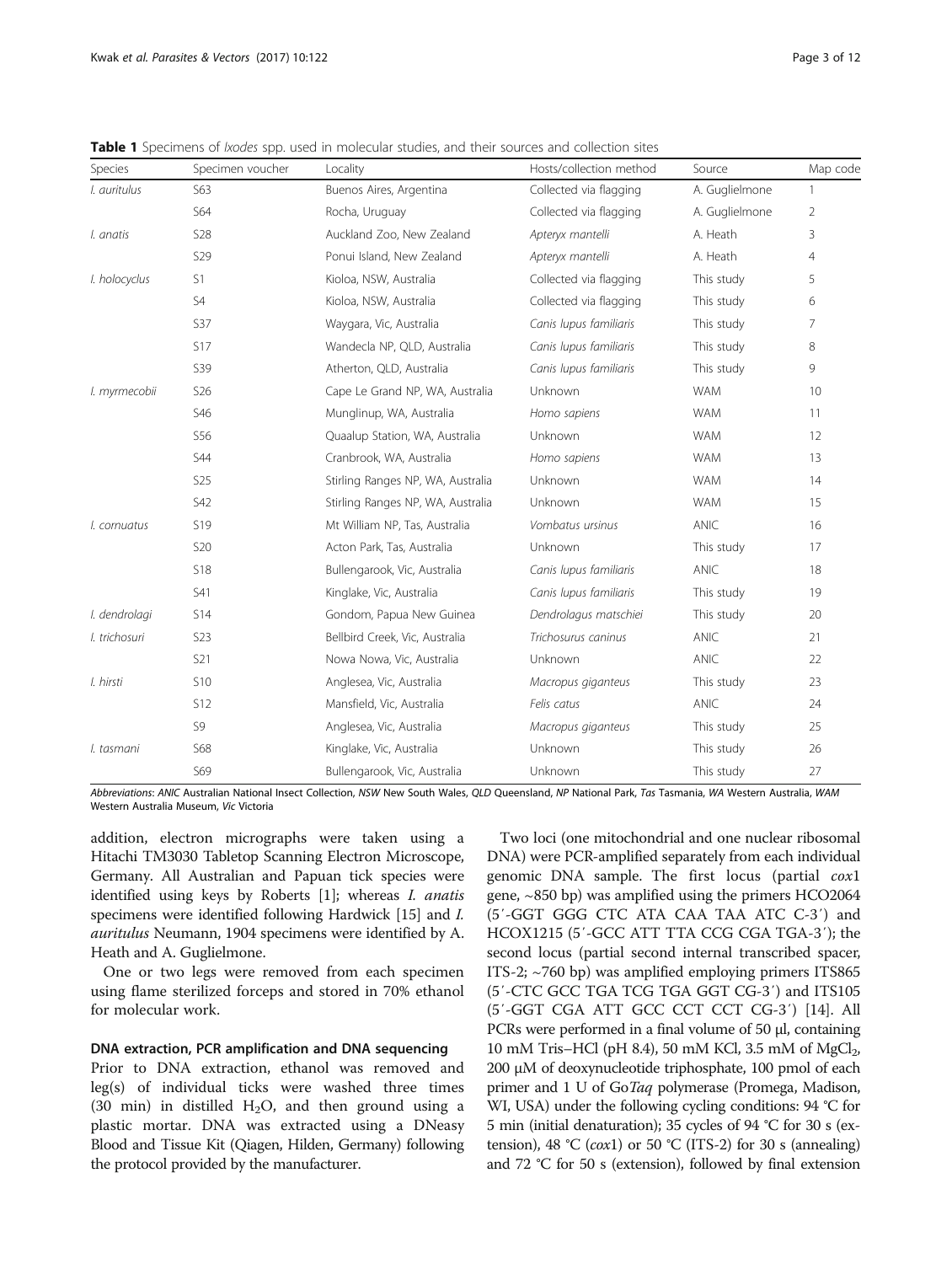| No. | Feature or structure                              | Character states                                               |                                                              |                                   |                     |  |  |  |  |  |  |  |
|-----|---------------------------------------------------|----------------------------------------------------------------|--------------------------------------------------------------|-----------------------------------|---------------------|--|--|--|--|--|--|--|
|     |                                                   | 0                                                              | $\mathbf{1}$                                                 | $\overline{2}$                    | 3                   |  |  |  |  |  |  |  |
| 1.  | Hypostome - 1                                     | lanceolate                                                     | spatulate                                                    |                                   |                     |  |  |  |  |  |  |  |
| 2.  | Hypostome - 2                                     | blunt                                                          | bluntly-pointed                                              | acutely pointed                   |                     |  |  |  |  |  |  |  |
| 3.  | Hypostome - 3                                     | Not bilobed                                                    | bilobed                                                      |                                   |                     |  |  |  |  |  |  |  |
| 4.  | Dentition - 1                                     | 3/3 apically                                                   | 4/4 apically                                                 | 5/5 apically                      |                     |  |  |  |  |  |  |  |
| 5.  | Dentition - 2                                     | only 3/3 mid-hypostome                                         | 4/4 and 3/3 mid-hypostome                                    |                                   |                     |  |  |  |  |  |  |  |
| 6.  | Dentition - 3                                     | 2/2 basally                                                    | $3/3$ basally $(1)$                                          |                                   |                     |  |  |  |  |  |  |  |
| 7.  | Palpal article 1-1                                | does not ensheath<br>mouthparts                                | ensheathes basal portion<br>of mouthparts                    |                                   |                     |  |  |  |  |  |  |  |
| 8.  | Palpal article 1-2                                | no internal horn-like<br>projection                            | internal horn-like projection                                |                                   |                     |  |  |  |  |  |  |  |
| 9.  | Palpal article 1-3                                | rounded dorsally                                               | rectangular dorsally                                         | sub-rectangular dorsally          | triangular dorsally |  |  |  |  |  |  |  |
| 10. | Palpal articles 2 and 3-1                         | separate                                                       | faint suture present                                         | between articles                  | fused               |  |  |  |  |  |  |  |
| 11. | Palpal articles 2 and 3-2                         | short and broad                                                | long and slender                                             |                                   |                     |  |  |  |  |  |  |  |
| 12. | Palpal article 2 and 3-3                          | distal spur absent                                             | distal spur present                                          |                                   |                     |  |  |  |  |  |  |  |
| 13. | Auriculae                                         | absent                                                         | present                                                      |                                   |                     |  |  |  |  |  |  |  |
| 14. | Cornua                                            | absent                                                         | present                                                      |                                   |                     |  |  |  |  |  |  |  |
| 15. | Ventral posterior lobe on<br>basis capituli       | absent                                                         | present                                                      |                                   |                     |  |  |  |  |  |  |  |
| 16. | Porose areas                                      | separated by equal to or<br>less than half their width         | separated by more than<br>half their width                   |                                   |                     |  |  |  |  |  |  |  |
| 17. | Median depression between<br>porose areas         | present                                                        | absent                                                       |                                   |                     |  |  |  |  |  |  |  |
| 18. | Dorsal lateral carina(e) on<br>basis capituli - 2 | absent                                                         | not extending to base<br>of hypostome                        | extending to base<br>of hypostome |                     |  |  |  |  |  |  |  |
| 19. | Dorsal carinae on basis<br>capituli               | median carina present                                          | median carina absent                                         |                                   |                     |  |  |  |  |  |  |  |
| 20. | Ventral lateral carinae on<br>basis capituli - 2  | absent                                                         | not extending to base<br>of hypostome                        | extending to base<br>of hypostome |                     |  |  |  |  |  |  |  |
| 21. | Ventral carinae on basis<br>capituli - 3          | no carinae                                                     | two carinae                                                  | three carinae                     |                     |  |  |  |  |  |  |  |
| 22. | Scutum - 1                                        | longer than wide                                               | wider than long                                              | as long as wide                   |                     |  |  |  |  |  |  |  |
| 23. | Scutum - 2                                        | lateral carinae absent                                         | lateral carinae present                                      |                                   |                     |  |  |  |  |  |  |  |
| 24. | Scutum - 3                                        | cervical grooves extending<br>less than halfway down<br>scutum | cervical grooves extending<br>halfway or more down<br>scutum |                                   |                     |  |  |  |  |  |  |  |
| 25. | Scutum - 4                                        | emarginations absent                                           | emarginations present                                        |                                   |                     |  |  |  |  |  |  |  |
| 26. | Scapulae                                          | absent                                                         | present                                                      |                                   |                     |  |  |  |  |  |  |  |
| 27. | Sternal plate - (0), (1)                          | absent                                                         | present                                                      |                                   |                     |  |  |  |  |  |  |  |
| 28. | Genital aperture                                  | level with third intercoxal<br>space                           | level with mid-fourth<br>intercoxal space                    |                                   |                     |  |  |  |  |  |  |  |
| 29. | Coxae I                                           | external spur present                                          | external spur absent                                         |                                   |                     |  |  |  |  |  |  |  |
| 30. | Coxae II                                          | external spur present                                          | external spur absent                                         |                                   |                     |  |  |  |  |  |  |  |
| 31. | Coxae III                                         | external spur present                                          | external spur absent                                         |                                   |                     |  |  |  |  |  |  |  |
| 32. | Coxae IV                                          | external spur present                                          | external spur absent                                         |                                   |                     |  |  |  |  |  |  |  |
| 33. | Syncoxae                                          | Present                                                        | Absent                                                       |                                   |                     |  |  |  |  |  |  |  |
| 34. | Ridges/rugosities - 1                             | absent on coxa l                                               | present on coxa I                                            |                                   |                     |  |  |  |  |  |  |  |

<span id="page-3-0"></span>Table 2 List of morphological characters (character numbers, name of character, character states)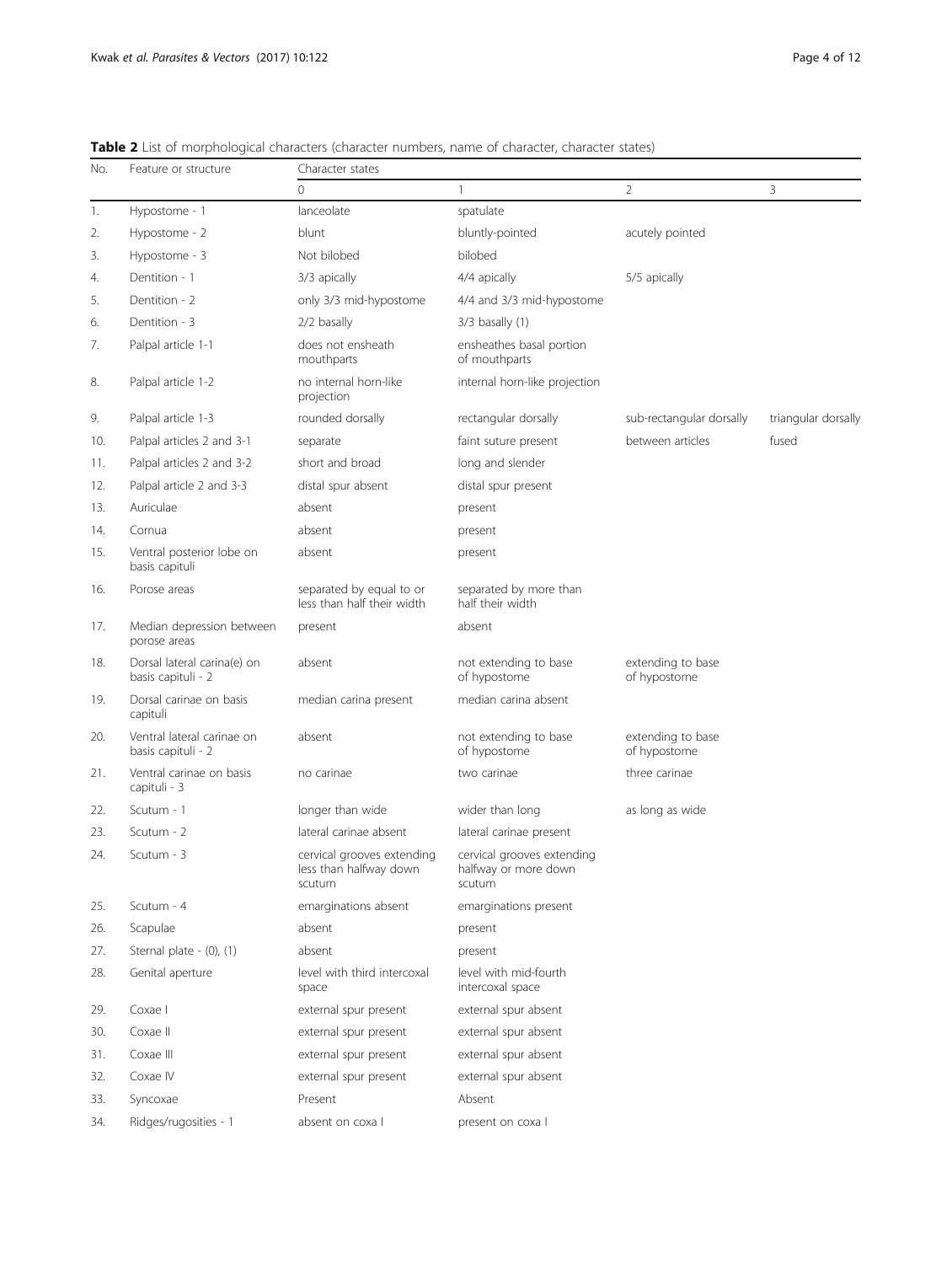Table 2 List of morphological characters (character numbers, name of character, character states) (Continued)

| 35. | Ridges/rugosities - 2 | absent on coxa II         | present on coxa II  |
|-----|-----------------------|---------------------------|---------------------|
| 36. | Ridges/rugosities - 3 | absent on coxa III        | present on coxa III |
| 37. | Ridges/rugosities - 4 | absent on coxa IV         | present on coxa IV  |
| 38. | Anal groove           | does not meet posteriorly | meets posteriorly   |

at 72 °C for 5 min. For each set of PCRs, negative (no-DNA) and positive (*I. holocyclus DNA*) controls were included. No amplification was detected in any of the negative control reactions at any time during the study. Amplicons (5 μl) were examined on 1.5% agarose gels stained with ethidium bromide. Gels were examined using transillumination and were photographed using a GelDoc system (BioRad, Hercules, CA, USA). If amplicons were not detected on agarose gel, then semi-nested PCRs were used as follows: HCOX1240 (5′-CCA CAA ATC ATA AAG ACA TTG G-3′) was used in conjunction with HCO2064 to amplify cox1 and ITS130 (5′-AGT TGT ACA TTG G-3′) in conjunction with ITS865 was used to amplify ITS-2. PCR cycling conditions for semi-nested PCRs were same as used above.

For each locus, amplicon(s) representing each Ixodes species were purified using shrimp alkaline phosphatase and exonuclease 1 [[16](#page-11-0)] prior to automated DNA sequencing (ABI3730XL automatic sequencer at Macrogen Cooperation, South Korea). Sequencing of the cox1 and ITS-2 region was conducted using the primers HCO2064 and HCOX1215 or HCO2064 and HCOX1240 (cox1) and ITS865 and ITS105 or ITS865 and ITS130 (ITS-2), in separate reactions. The quality of each sequence obtained was appraised using the program Geneious Pro 6.5 (Biomatters Ltd., Auckland, New Zealand) [\[17](#page-11-0)]. Partial cox1 sequences were identified by local alignment comparison (set reading frames) using amino acid sequences conceptually translated using an online tool [http://www.ebi.ac.uk/Tools/st/emboss\\_transeq/](http://www.ebi.ac.uk/Tools/st/emboss_transeq/) from the respective loci of the reference sequence of I. holocyclus are available from GenBank.

## Phylogenetic analyses

For morphological phylogenetics, the character matrix was based on adult female specimens. All characters are morphological, collected by examining specimens using light and/or scanning electron microscopy. Characters that could not be scored with complete accuracy in some taxa were excluded from the analysis. Morphological data were analysed employing Maximum Parsimony (MP) in TnT [\[18\]](#page-11-0), gaps were treated as missing characters, and bootstrap replicates and maximum trees were set at 10,000. In addition, data were analysed using Bayesian Inference (BI) by employing the Markov K model in MrBayes 3.2.6 [\[19](#page-11-0)–[21\]](#page-11-0). Lset rates were set to gamma and coding was set to variable. Four

simultaneous tree-building chains were used to calculate posterior probabilities (pp) for 2,000,000 generations, saving every 100th tree produced. Based on the final 75% of trees generated, a consensus tree was constructed. Ixodes tasmani Neumann, 1899 was used as the outgroup.

For molecular phylogenetics, nucleotide sequences were aligned using the MUSCLE V 3.8.31 program [[22](#page-11-0)] and adjusted manually employing the program Mesquite V 3.03 [[23\]](#page-11-0). Based on pairwise comparisons, sequence differences were calculated using the program MEGA 6.0. [[24\]](#page-11-0). Two separate datasets representing cox1 and ITS-2 were compiled, together with reference sequences from GenBank [\[14](#page-11-0), [25](#page-11-0), [26](#page-11-0)]; I. tasmani and I. uriae White, 1852 were used as the outgroups, respectively. Both cox1 and ITS-2 sequences were aligned over 519 and 610 bp, respectively, and adjusted manually as described above. Phylogenetic analyses were performed on individual cox1 and ITS-2 datasets using Maximum Likelihood (ML), Neighbour-Joining (NJ) and BI methods. The ML and NJ analyses were performed using MEGA 6.0. and the nodes were tested for robustness with 10,000 bootstrap replicates. The data format was set to DNA and gaps were treated as missing data (10,000 bootstrap replicates, Max. trees was set at 10,000). The likelihood parameters for the BI (TIM2+I +G for pCXO1 and TVM+G for ITS-2) and ML (Tamura 3-parameter model for both cox1 and ITS-2) analyses were selected based on the Akaike Information Criterion (AIC) test in jModeltest v2.1.5 [\[27\]](#page-11-0). The BI was conducted, using Monte Carlo Markov Chain (MCMC) analysis in MrBayes 3.1.2. Four simultaneous tree-building chains were used to calculate posterior probabilities (pp) for 2,000,000 generations, saving every 100th tree produced. Based on the final 75% of trees generated, a consensus tree was constructed.

The phylogenetic trees produced for both morphological and molecular datasets were visually compared separately for concordance in their topologies.

## Results

## Morphological characterisation

Out of 74 individual specimens of female Ixodes examined, 64 belonged to the subgenus Sternalixodes, including *I. anatis* ( $n = 7$ ), *I. dendrolagi* ( $n = 3$ ), *I. cordifer*  $(n = 5)$ , I. cornuatus  $(n = 5)$ , I. hirsti  $(n = 10)$ , I. holocyclus  $(n = 13)$ , *I. myrmecobii*  $(n = 17)$  and *I. trichosuri*  $(n = 4)$ ;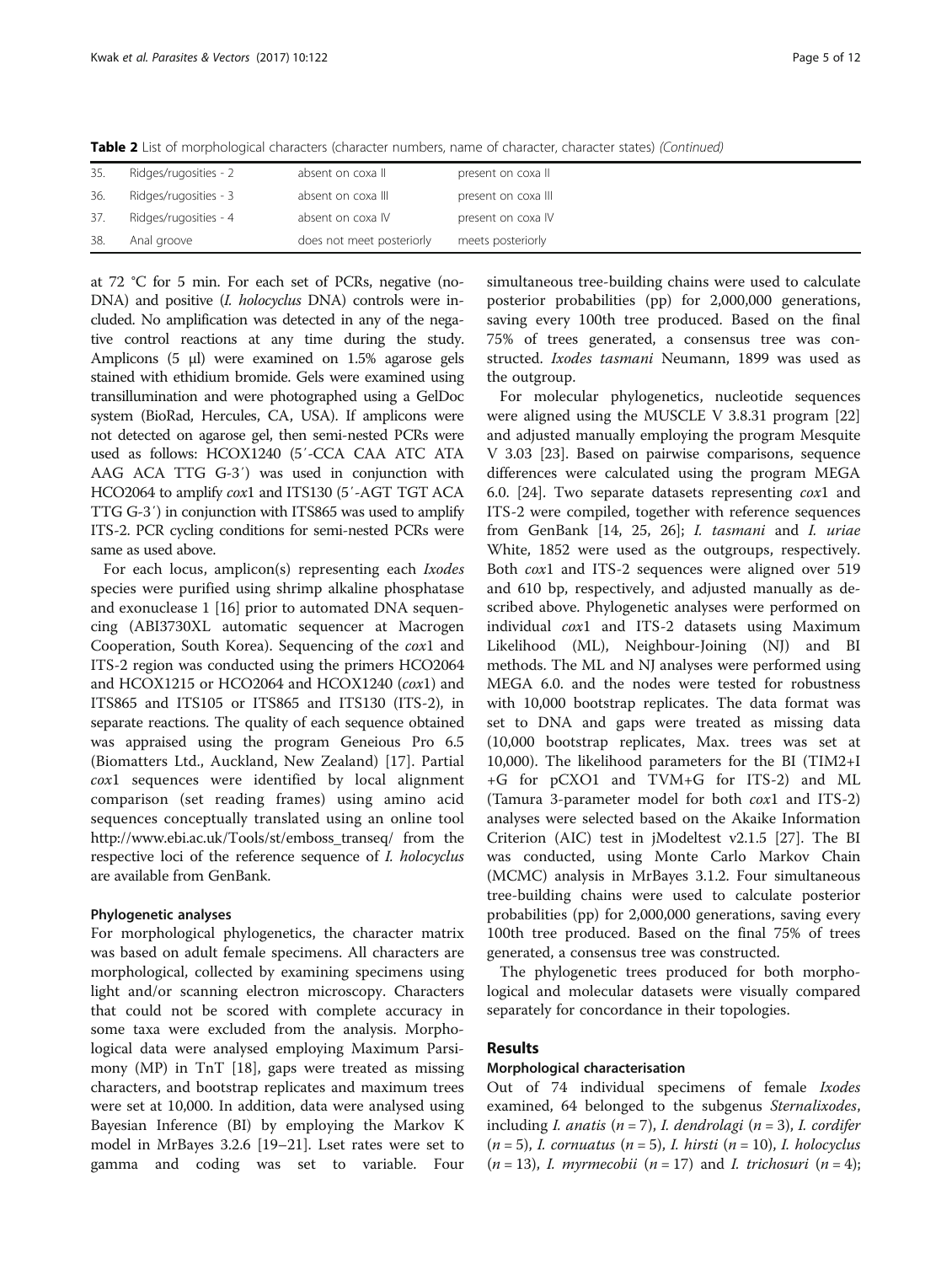Table 3 Morphological character matrix of character states for each taxon used to construct morphological phylogeny

| Species/State |                |             |          |            |                |          |                |                |                   |                |                |             |         |                     |                |                |                          |                |                | $\mathcal{P}$  | 2        | 2                |          | 2 2 2 2 2         |                |          |            | $\overline{2}$ | 2              | 3        | $\overline{\mathbf{3}}$ | 3        | 3        | 3              | 3                 | 3              | 3 <sup>3</sup> |  |
|---------------|----------------|-------------|----------|------------|----------------|----------|----------------|----------------|-------------------|----------------|----------------|-------------|---------|---------------------|----------------|----------------|--------------------------|----------------|----------------|----------------|----------|------------------|----------|-------------------|----------------|----------|------------|----------------|----------------|----------|-------------------------|----------|----------|----------------|-------------------|----------------|----------------|--|
|               |                | $1 \t2 \t3$ |          |            |                | 6        |                | 8              | 9                 |                |                |             |         |                     |                | 6              |                          | 8              | 9              | 0              |          |                  | 3        |                   |                | 6        |            | 8              | 9              |          |                         |          |          |                |                   |                | 7 8            |  |
| I. auritulus  | $\Omega$       | $\Omega$    |          |            |                |          |                |                |                   |                |                |             |         |                     | $\Omega$       | 0              | $\cap$                   | $\Omega$       |                | $\cap$         |          |                  |          |                   |                |          |            |                |                |          |                         |          |          |                |                   |                | 0 <sub>0</sub> |  |
| I. anatis     | $\overline{0}$ | $\Omega$    |          | $\Omega$   | $\Omega$       | $\Omega$ | $\Omega$       | $\Omega$       |                   |                |                |             |         | $\Omega$            |                | $\Omega$       | $\Omega$                 | $\circ$        | $\Omega$       | $\Omega$       | $\Omega$ |                  | $\Omega$ |                   | $\Omega$       | $\Omega$ | $\Omega$   | $\Omega$       |                | $\Omega$ | $\Omega$                | $\Omega$ | $\Omega$ | $\Omega$       | $\Omega$          | $\Omega$       | 0 <sub>0</sub> |  |
| I. tasmani    |                | $1 \quad 0$ | $\Omega$ |            | $\Omega$       | $\Omega$ |                | $\Omega$       |                   | $\Omega$       | $\overline{0}$ | $\Omega$    | $\circ$ | $\Omega$            | $\circ$        |                |                          | $\circ$        | $\overline{0}$ | $\overline{0}$ | $\Omega$ |                  | $\Omega$ |                   |                |          | $\circ$    | $\overline{0}$ | $\overline{0}$ | $\Omega$ | $\overline{0}$          | $\Omega$ |          | $\overline{0}$ | $\circ$           | $\Omega$       | 0 <sub>0</sub> |  |
| I. holocyclus | $\Omega$       |             | $\Omega$ | $\Omega$   | $\Omega$       | $\Omega$ | $\Omega$       | $\Omega$       | $\Omega$          | $\Omega$       |                | $\Omega$    |         | $\cdot$ 0           | $\Omega$       |                | $\overline{\phantom{0}}$ |                |                |                |          | 1 0 0 0 2 1 0    |          |                   |                |          | $\Omega$   |                |                |          |                         |          |          | $0\quad 0$     | $\overline{0}$    | $\Omega$       | 0 <sub>0</sub> |  |
| I. cornuatus  | $\Omega$       |             | $\Omega$ | $\Omega$   | $\Omega$       | $\Omega$ | $\Omega$       | $\circ$        | $\Omega$          | $\Omega$       |                | $\Omega$    |         | $\overline{01}$     | $\overline{0}$ | $\circ$        | 1 0 0 0 0 0              |                |                |                |          |                  |          |                   |                |          | $\Omega$   |                |                |          |                         |          |          | $0\quad 0$     | $\circ$           | $\Omega$       | 0 <sub>1</sub> |  |
| I. myrmecobii | $\overline{0}$ |             |          | $0\quad 0$ | $\overline{0}$ | $\circ$  | $\overline{0}$ |                | $0\quad 0\quad 0$ |                | $\overline{1}$ | $0 \t1 \t1$ |         |                     | $\overline{0}$ |                | 1 1 1 0 1 1 0            |                |                |                |          |                  |          | $1\quad 0$        |                |          | $0\quad 0$ |                | - 1            |          |                         |          |          | $0\quad 0$     | $\overline{0}$    | $\overline{0}$ | 0 <sub>1</sub> |  |
| I. cordifer   |                |             |          | 0200       | $\overline{0}$ | $\circ$  |                | $0\quad 0$     | $\overline{0}$    | $\overline{0}$ |                |             |         | $0 \quad 1 \quad 0$ | $\overline{0}$ |                |                          |                |                |                |          |                  |          | 0 0 0 0 0 0 0 1 0 | $\overline{0}$ |          |            |                |                |          |                         |          |          |                | $0\quad 0\quad 0$ | $\Omega$       | 0 <sub>1</sub> |  |
| I. dendrolagi | $\Omega$       | 2 0         |          | $\circ$    | $\Omega$       | $\circ$  | $\circ$        | $\overline{0}$ | $\circ$           | $\Omega$       | $\overline{1}$ |             |         | $0 \t1 \t0$         | $\circ$        | $\overline{0}$ | $\overline{0}$           |                |                |                |          | $\overline{0}$   |          |                   | $\overline{0}$ |          |            |                |                |          |                         |          | $\circ$  |                |                   |                | 0 <sub>1</sub> |  |
| I. confusus   | $\Omega$       | 2           | $\Omega$ | $\Omega$   |                | $\Omega$ | $\Omega$       | $\Omega$       | $\Omega$          | $\Omega$       |                | $\Omega$    |         | $\Omega$            | $\circ$        | $\overline{0}$ | $\overline{0}$           | 2              |                | 2              | 2        | 0                |          |                   |                |          |            |                |                |          |                         |          | 0        |                |                   |                |                |  |
| I. hirsti     | $\circ$        | 2           | $\Omega$ | $\Omega$   |                | $\Omega$ | $\Omega$       | $\Omega$       | $\Omega$          |                |                |             |         | $\Omega$            | $\circ$        | $\circ$        |                          | $\overline{2}$ | $\Omega$       | -2             |          | $\mathbf{0}$     |          | $\Omega$          |                |          |            |                |                |          |                         |          | $\Omega$ |                |                   | $\Omega$       | 0 <sub>1</sub> |  |
| I. trichosuri | 0              |             |          |            |                |          |                |                |                   |                |                |             |         |                     |                | 0              |                          | 2.             |                |                |          | $\left( \right)$ |          |                   |                |          |            |                |                |          |                         |          | $\Omega$ |                | 0                 |                | $\Omega$       |  |

whereas, remaining 10 belonged to two subgenera Endopalpiger Schulze (*I. tasmani*;  $n = 6$ ) and *Multidentatus* Neumann (*I. auritulus*;  $n = 4$ ).

Character states are presented in Table [2](#page-3-0), and the morphological data matrix is provided in Table 3. In addition, principal features of the capitulum used as characters are shown in Fig. 2.

## Molecular characterisation

PCR amplification was successful for 27 (out of 64) genomic DNA samples extracted from individual tick specimens (Table [1](#page-2-0)). Considerable variation in the size

(~650 to 750 bp) of amplicons  $(n = 15)$  for the ITS-2 was detected on agarose gel, whereas the amplicon size (~700 bp) for *cox*1 ( $n = 27$ ) did not differ. DNA sequencing of amplicons for both loci revealed 27 and 15 unique sequences for cox1 and ITS-2, respectively. Sequence length, G+C content, pairwise differences and GenBank accession numbers for cox1 (KY213767– KY213793) and ITS-2 (KY213752–KY213766) sequences are given in Table [4.](#page-6-0) The length of cox1 sequences for each tick species was 674 bp, whereas that of ITS-2 ranged from 630 to 704 bp. Among various members of Sternalixodes, the highest genetic variation was detected

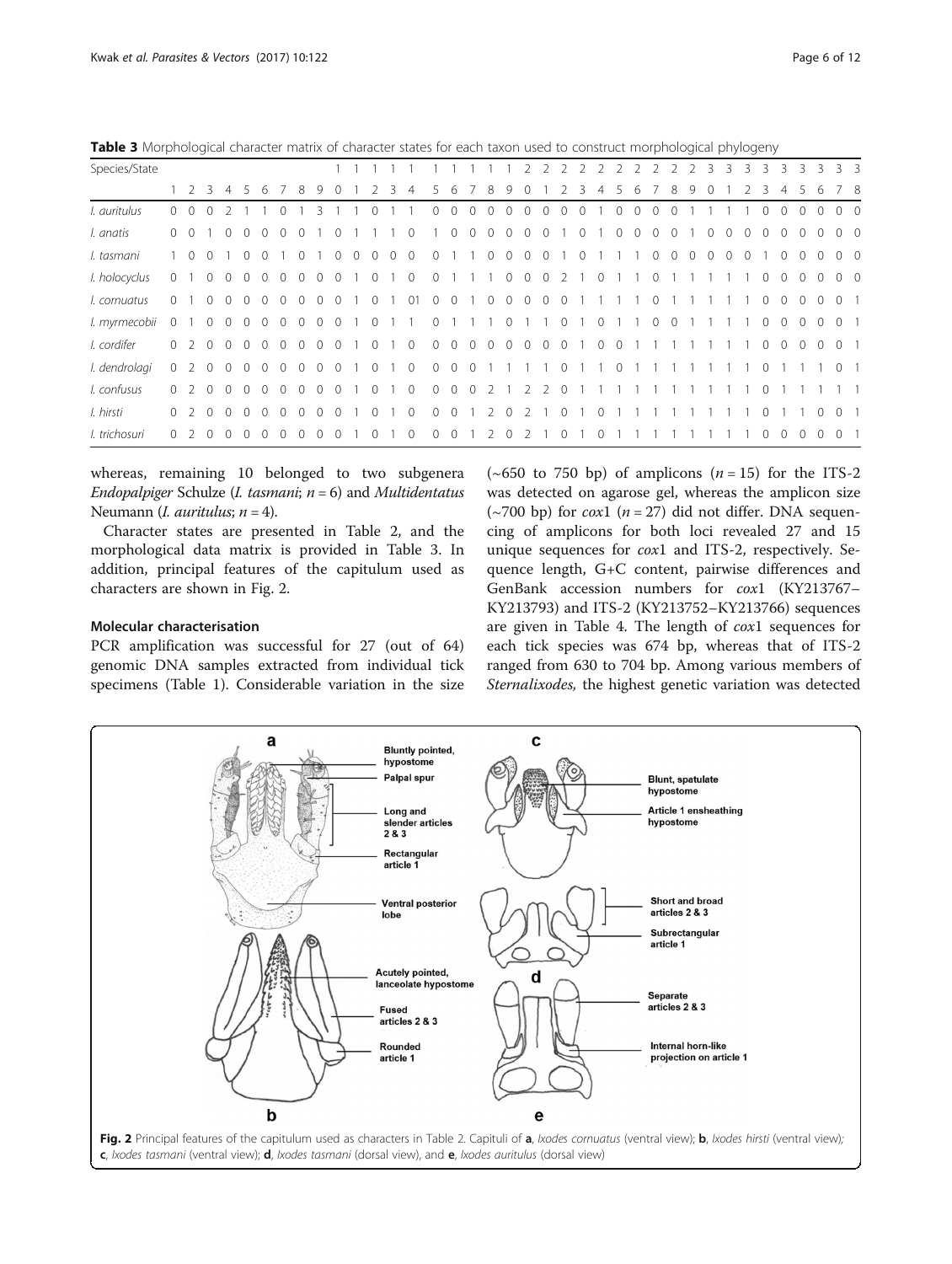| Species       | Specimen   | $\cos 1^a$               |                |                        |                            | $ITS-2b$                 |                          |                          |                                |  |  |  |  |  |
|---------------|------------|--------------------------|----------------|------------------------|----------------------------|--------------------------|--------------------------|--------------------------|--------------------------------|--|--|--|--|--|
|               | voucher    | GenBank<br>accession no. | Length<br>(bp) | $G + C$<br>content (%) | Pairwise<br>difference (%) | GenBank<br>accession no. | Length<br>(bp)           | $G + C$<br>content (%)   | Pairwise<br>difference (%)     |  |  |  |  |  |
| I. auritulus  | S63        | KY213767                 | 674            | 31.75                  | 1.1                        |                          | ÷                        |                          |                                |  |  |  |  |  |
|               | S64        | KY213768                 | 674            | 31.75                  |                            |                          |                          | $\overline{\phantom{0}}$ | $\qquad \qquad \longleftarrow$ |  |  |  |  |  |
| I. anatis     | <b>S28</b> | KY213769                 | 674            | 31.90                  | 1.2                        | KY213757                 | 703                      | 54.62                    |                                |  |  |  |  |  |
|               | S29        | KY213770                 | 674            | 31.90                  |                            |                          | $\qquad \qquad =\qquad$  | $\qquad \qquad -$        |                                |  |  |  |  |  |
| I. holocyclus | S1         | KY213782                 | 674            | 32.20                  | $0.2 - 0.9$                | KY213766                 | 679                      | 55.38                    | $1.4 - 8.6$                    |  |  |  |  |  |
|               | S4         | KY213783                 | 674            | 32.05                  |                            | KY213765                 | 630                      | 55.70                    |                                |  |  |  |  |  |
|               | <b>S37</b> | KY213781                 | 674            | 32.34                  |                            | KY213756                 | 684                      | 55.40                    |                                |  |  |  |  |  |
|               | <b>S17</b> | KY213779                 | 674            | 32.49                  |                            | KY213762                 | 638                      | 55.80                    |                                |  |  |  |  |  |
|               | S39        | KY213780                 | 674            | 31.90                  |                            | KY213755                 | 676                      | 55.47                    |                                |  |  |  |  |  |
| I. myrmecobii | S26        | KY213784                 | 674            | 30.86                  | $0.2 - 1.1$                | KY213758                 | 649                      | 53.80                    | $0.8 - 3.6$                    |  |  |  |  |  |
|               | S46        | KY213785                 | 674            | 31.16                  |                            | KY213753                 | 656                      | 53.70                    |                                |  |  |  |  |  |
|               | S56        | KY213786                 | 674            | 31.00                  |                            | KY213752                 | 657                      | 53.60                    |                                |  |  |  |  |  |
|               | <b>S44</b> | KY213787                 | 674            | 31.00                  |                            |                          |                          | $\qquad \qquad -$        |                                |  |  |  |  |  |
|               | S25        | KY213788                 | 674            | 30.70                  |                            | KY213759                 | 668                      | 53.30                    |                                |  |  |  |  |  |
|               | S42        | KY213789                 | 674            | 30.86                  |                            | KY213754                 | 647                      | 53.80                    |                                |  |  |  |  |  |
| I. cornuatus  | S19        | KY213792                 | 674            | 30.42                  | $0.2 - 1.2$                |                          | $\overline{\phantom{0}}$ |                          |                                |  |  |  |  |  |
|               | <b>S20</b> | KY213793                 | 674            | 30.12                  |                            |                          | -                        | $\qquad \qquad -$        |                                |  |  |  |  |  |
|               | <b>S18</b> | KY213790                 | 674            | 30.12                  |                            | KY213761                 | 654                      | 53.36                    |                                |  |  |  |  |  |
|               | S41        | KY213791                 | 674            | 30.27                  |                            |                          | $\frac{1}{2}$            | $\overline{\phantom{0}}$ |                                |  |  |  |  |  |
| I. dendrolagi | <b>S14</b> | KY213776                 | 674            | 30.70                  | $\qquad \qquad -$          | KY213763                 | 672                      | 55.20                    |                                |  |  |  |  |  |
| I. trichosuri | <b>S23</b> | KY213777                 | 674            | 31.90                  | 0.3                        |                          | ÷.                       | $\equiv$                 |                                |  |  |  |  |  |
|               | <b>S21</b> | KY213778                 | 674            | 31.90                  |                            | KY213760                 | 704                      | 56.39                    |                                |  |  |  |  |  |
| I. hirsti     | <b>S10</b> | KY213773                 | 674            | 33.10                  | $0.2 - 0.3$                |                          |                          |                          |                                |  |  |  |  |  |
|               | <b>S12</b> | KY213774                 | 674            | 33.38                  |                            |                          |                          |                          |                                |  |  |  |  |  |
|               | S9         | KY213775                 | 674            | 33.23                  |                            | KY213764                 | 667                      | 56.97                    |                                |  |  |  |  |  |
| I. tasmani    | <b>S68</b> | KY213771                 | 674            | 32.20                  | 10.9                       |                          |                          |                          |                                |  |  |  |  |  |
|               | S69        | KY213772                 | 674            | 32.05                  |                            |                          |                          |                          |                                |  |  |  |  |  |

<span id="page-6-0"></span>Table 4 Characteristics of sequences of *Ixodes* species determined in this study. GenBank accession numbers, G+C content and length of each sequence, and pairwise differences for each species with more than one specimens are provided

<sup>a</sup>cox1: cytochrome c oxidase subunit 1 <sup>b</sup>ITS-2: second internal transcribed spacer

in I. cornuatus (number of sequences = 4; pairwise differences 0.2–12%) followed by *I. anatis*  $(n = 2; 1.2\%)$ , *I.* myrmecobii (n = 6; 0.2–1.1%), I. auritulus (n = 2; 1.1%), I. holocyclus  $(n = 5; 0.2 - 0.9\%)$ , I. hirsti  $(n = 3; 0.2 - 0.3\%)$ and *I. trichosuri* ( $n = 2$ ; 0.3%) (Table 4). Based on ITS-2 sequences, multiple sequences for individual ticks were obtained only for I. holocyclus and I. myrmecobii and their pairwise differences were 1.4–8.6% and 0.8–3.6%, respectively (Table 4).

## Phylogenetic analyses

The topology of the phylogenetic trees generated for morphological data employing BI and MP methods were similar (data not shown); hence, the MP tree is presented here, with nodal support values given for both methods (Fig. [3\)](#page-7-0). The morphological phylogram showed

six main clades, clade numbers including taxa of the preceding clade. Ixodes confusus and I. dendrolagi grouped together in clade 1, with moderate statistical support (posterior probability for BI: 0.99; bootstrap value for MP: 87%) (Fig. [3\)](#page-7-0). Ixodes hirsti, I. trichosuri, I. auritulus and I. anatis each formed a clade (2, 3, 5 and 6, respectively), with no to high statistical support (Fig. [3](#page-7-0)). The common Australian paralysis tick, I. holocyclus, and I. cordifer, I. cornuatus and I. myrmecobii formed clade 4, with low to moderate statistical support (0.92, 79%).

Molecular phylogenetic analyses revealed that the topology of trees generated from the cox1 (aligned over 519 positions) and ITS-2 (608 positions) sequence data were similar using BI, NJ and ML (data not shown); hence, only the NJ trees for both loci are presented here (Figs. [4](#page-8-0)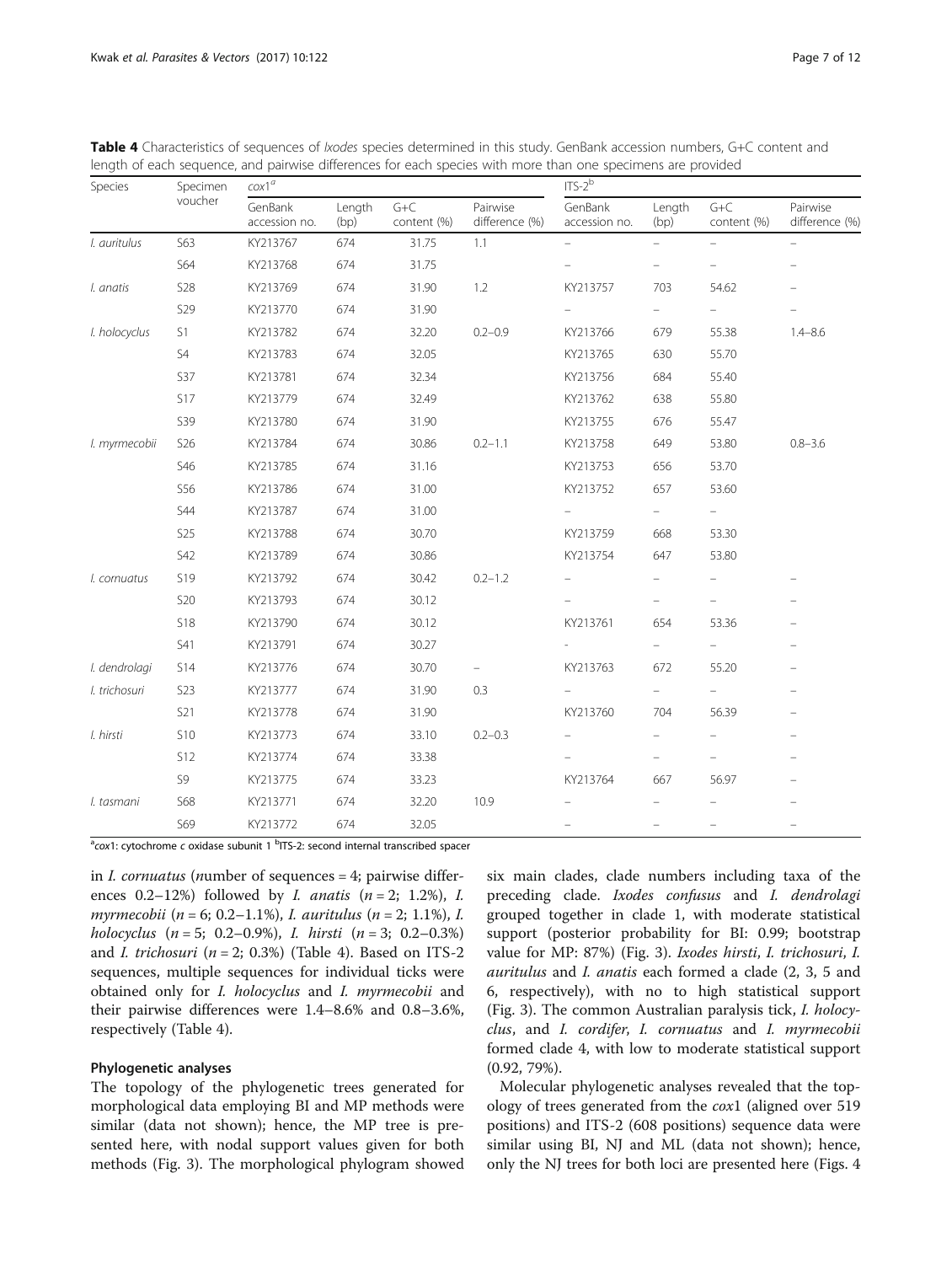<span id="page-7-0"></span>

and [5](#page-9-0)). The cox1 tree had three major clades (Fig. [4\)](#page-8-0) in which I. cornuatus, I. holocyclus and I. myrmecobii formed Clade 1, with mixed statistical support (posterior probability for BI: 0.90; bootstrap value for NJ and ML: 97 and 86%). Individually, five cox1 sequences of *I. holo*cyclus determined herein (GenBank accession nos. KY213779–KY213782) grouped together with those previously published from Australia, with strong statistical support (0.99, 100, 99%) (Fig. [4](#page-8-0)). All six cox1 sequences of I. myrmecobii grouped together with strong statistical support (0.99, 100, 96%), whereas four cox1 sequences of I. cornuatus found in this study formed two sub-clades with strong statistical support (1.0, 100, 99%) in which two sequences from Tasmania (KY213792 and KY213793) grouped outside the other two sequences from this study (KY213790 and KY213791) as well as previously published sequences (Fig. [4\)](#page-8-0). Clade 2 contained I. dendrolagi, I. hirsti and I. trichosuri but without statistical support (0.68, 58, 51%; Fig. [4\)](#page-8-0). However, individual sequences of I. hirsti determined here (KY213773–KY213775) formed a separate sub-clade compared with previously published sequences of this species. Ixodes auritulus and I. anatis formed Clade 3 with weak to moderate statistical support (0.98, 67, 70%) (Fig. [4](#page-8-0)).

The ITS-2 tree contained four major clades (Fig. [5](#page-9-0)). However, the composition of some clades was different from that found in the cox1 tree. For example, in the ITS-2 tree, Clade 1 contained only I. holocyclus with strong statistical support (1.0, 100, 99%) whereas I. cornuatus and *I. myrmecobii* formed a separate clade (Clade 3) with strong statistical support (1.0, 100, 99%) (Fig. [5](#page-9-0)). Similarly in the cox1 tree, I. dendrolagi, I. hirsti and I. trichosuri formed a separate clade (Clade 2) with strong

statistical support (1.0, 99, 95%) whereas I. anatis formed a separate clade outside Australian and Papuan Ixodes spp. (Fig. [5\)](#page-9-0).

## **Discussion**

This study addressed the evolutionary relationships amongst the species of Sternalixodes, using both morphological and molecular phylogenetic methods. The cox1 and morphological data suggest that the subgenus is paraphyletic with *I. anatis* which is congruent with a previous suggestion by Heath [[28](#page-11-0)].

The topology was similar in the cox1 and morphological trees, with the Australian and Papuan Sternalixodes forming a distinct clade and the New Zealand member of the group *I. anatis* positioned basally, in a separate clade. Ixodes holocyclus, I. cornuatus and I. myrmecobii formed a distinctive clade in both the cox1 and morphological phylogenies. This pattern supports comments made by Roberts [[1\]](#page-10-0), who suggested that these three species were closely related and that I. myrmecobii and I. cornuatus may be subspecies of I. holocyclus. Ixodes hirsti, I. trichosuri and I. dendrolagi formed a separate clade distinct from the I. holocyclus species group. It is possible that the resulting tree would show *I. dendrolagi* forming a distinct clade with these northern species rather than grouping with I. hirsti. The cox1 phylogeny suggests that the outgroup I. tasmani contains a cryptic species based on the long branch lengths of the two I. tasmani samples (see Fig. [4](#page-8-0)) as previously proposed by Roberts [[1](#page-10-0)].

While the morphological and *cox*1 trees showed similar topologies, there were some differences. The position of I. auritulus was different between the cox1 tree and the morphological tree, while *I. auritulus* and *I. anatis*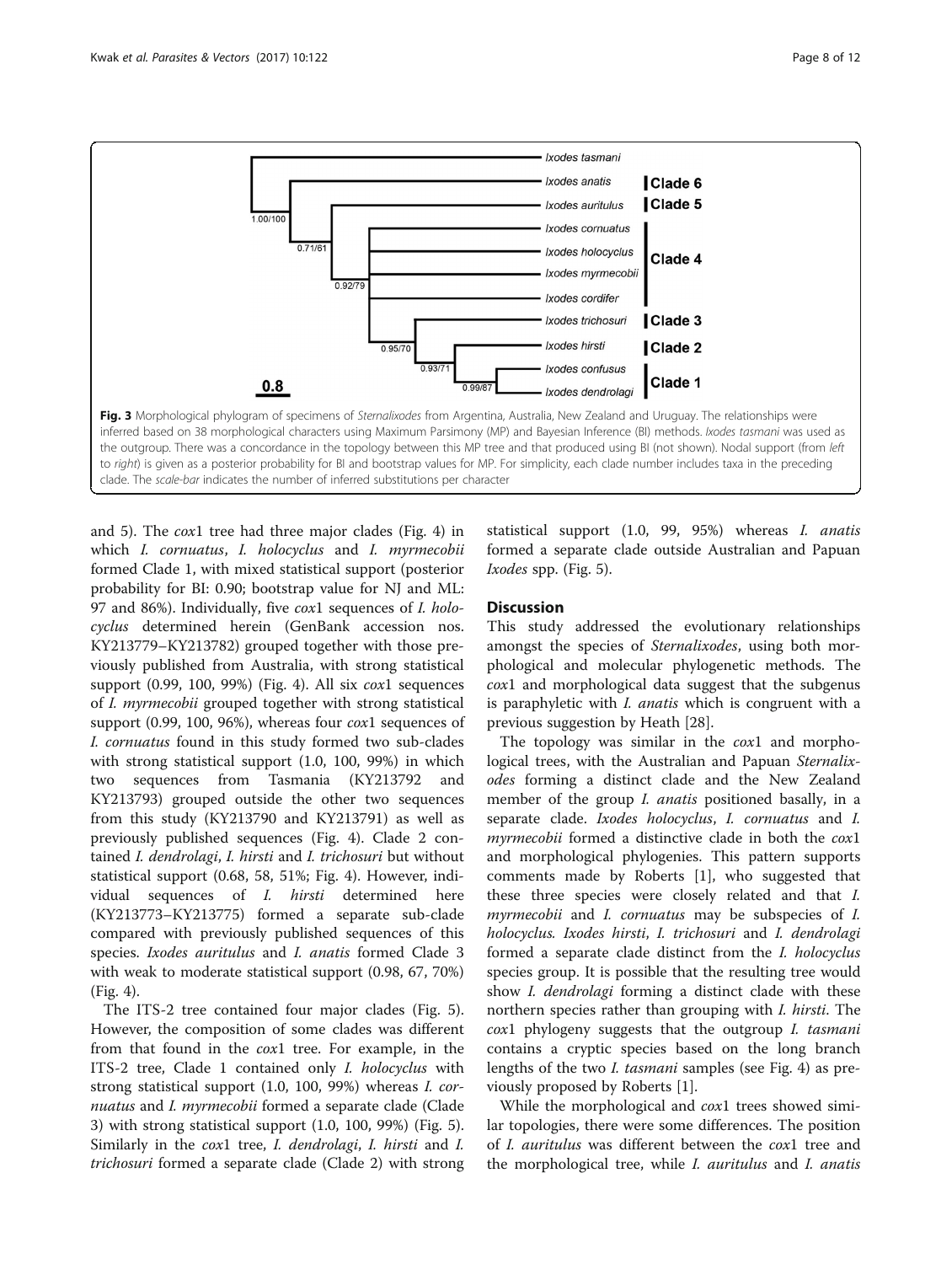formed a distinct clade in the cox1 phylogram. However, in the morphological tree *I. auritulus* formed a clade with the Australian/Papuan Sternalixodes. It is likely that the groups are only distantly related as I. anatis, I. auritulus and the Australian Sternalixodes are all morphologically and molecularly distinct. More extensive morphological and molecular phylogenetic analyses are required to adequately illuminate the evolutionary relationships between the three groups. This would require more extensive morphological character sets as well as the use of other molecular markers such as 16S, 28S or complete mitochondrial genomes.

Topological differences were also present between the two molecularly derived trees (see Figs. 4 and [5\)](#page-9-0). The

<span id="page-8-0"></span>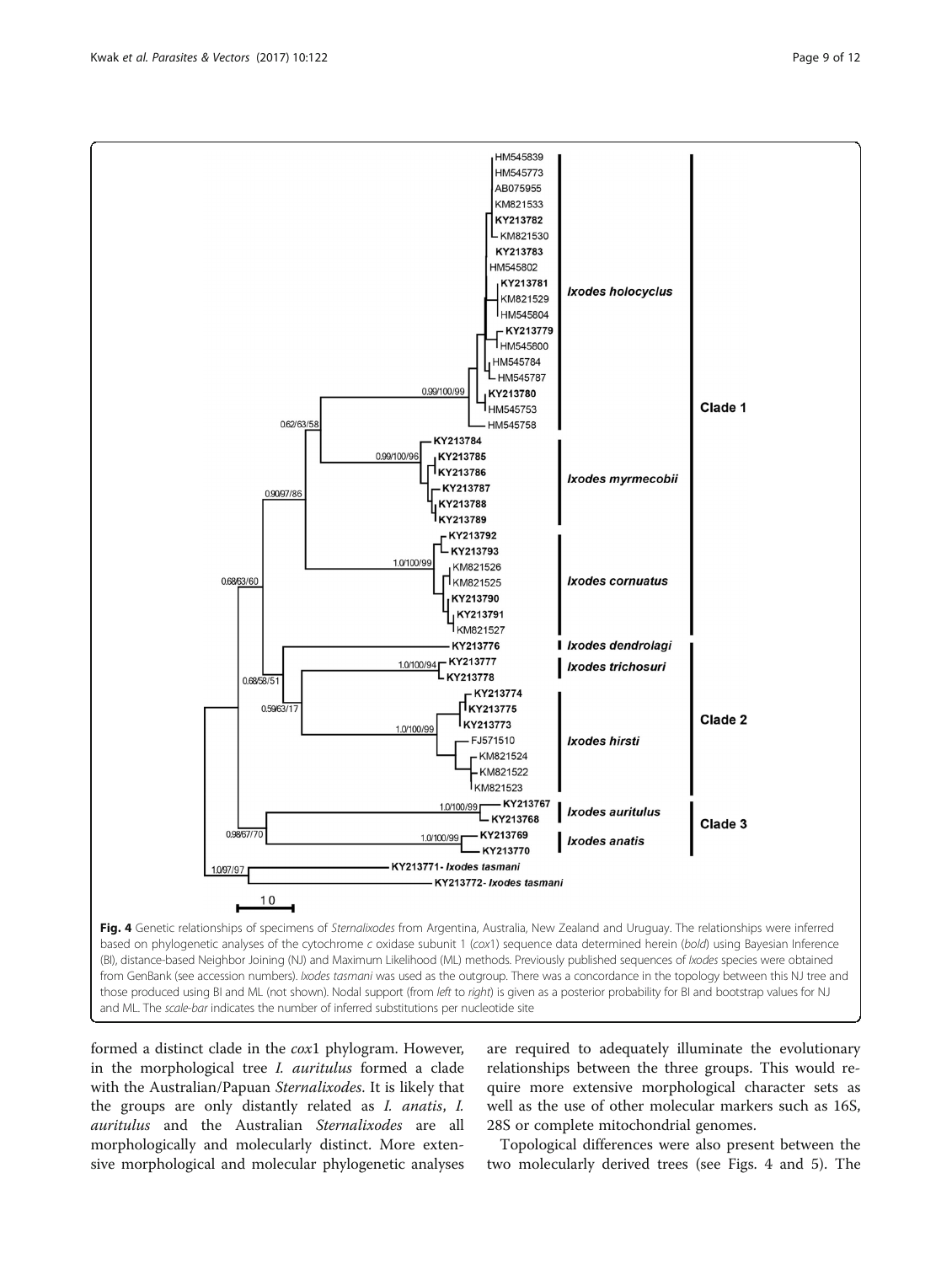<span id="page-9-0"></span>

members of the *I. holocyclus* species group did not form a distinct clade in the ITS-2 tree as was seen in the cox1 tree, but instead formed two separate clades comprising I. cornuatus and I. myrmecobii in one and I. holocyclus in the other. The morphologically similar species, I. holocyclus and *I. cornuatus* grouped in highly divergent clades contrary to morphological evidence, as well as inferences from previous study of the interspecific relationship of these species by Song et al. [\[14\]](#page-11-0). This was likely due to the conserved nature of this marker in ticks. Song et al. [[14\]](#page-11-0) commented on the conserved nature of ITS-2 in Sternalixodes noting that intraspecific variation between I. holocyclus and I. cornuatus was as low as 0.19%. Despite suggestions that ITS-2 is suitable for inferring evolutionary relationships in ticks [[14\]](#page-11-0), it appears that it may not be suited for revealing the relationships between more distantly related species within subgenera.

Within the *cox1* phylogeny, *I. hirsti* was divided into two distinct subclades (see Fig. [4](#page-8-0)). The GenBank sequences utilised were from ticks collected in South Australia [\[29](#page-11-0)], while the sequences obtained during this study were from Victorian specimens. This pattern in the cox1 sequences coupled with the geographic difference between the two groups suggests the group may be undergoing genetic differentiation.

The results of this study inform a number of historical questions and uncertainties concerning the

subgenus *Sternalixodes*. Previously, Song et al. [\[14](#page-11-0)] used molecular techniques to assess the validity of the I. holocyclus species group. In the present study, based on the cox1 and ITS-2 trees, it appears that I. myrmecobii and *I. cornuatus* are not subspecies of *I.* holocyclus, each being a valid species. This contradicts the suggestion made by Roberts [\[1](#page-10-0)] that these two species may be subspecies of the widespread *I. holocy*clus. The results of this study are congruent with the results of Song et al. [[14\]](#page-11-0) and Jackson et al. [\[13](#page-11-0)]. However neither of these studies included the Western Australian species, I. myrmecobii.

The findings of this study also provided insights into the validity of *Sternalixodes* as a subgenus. The apparent paraphyletic status of the subgenus based on the position of I. anatis in the cox1 and morphological phylograms validates the suggestion by Heath [[28\]](#page-11-0) that the species should not be included in Sternalixodes. Heath [[28\]](#page-11-0) made the suggestion, citing the morphology of *I*. anatis as being incongruent with the morphological definition of Sternalixodes. Based on both morphological and *cox*1 data, it appears that *I. anatis* is not a sternalixodid tick and should not be included in the subgenus. This species does not meet the criteria of any of the subgenera of Ixodes defined by Clifford et al. [\[11\]](#page-11-0). However, Clifford et al. [[11\]](#page-11-0) noted that the classification of the subgenera of *Ixodes* was inaccurate in some situations,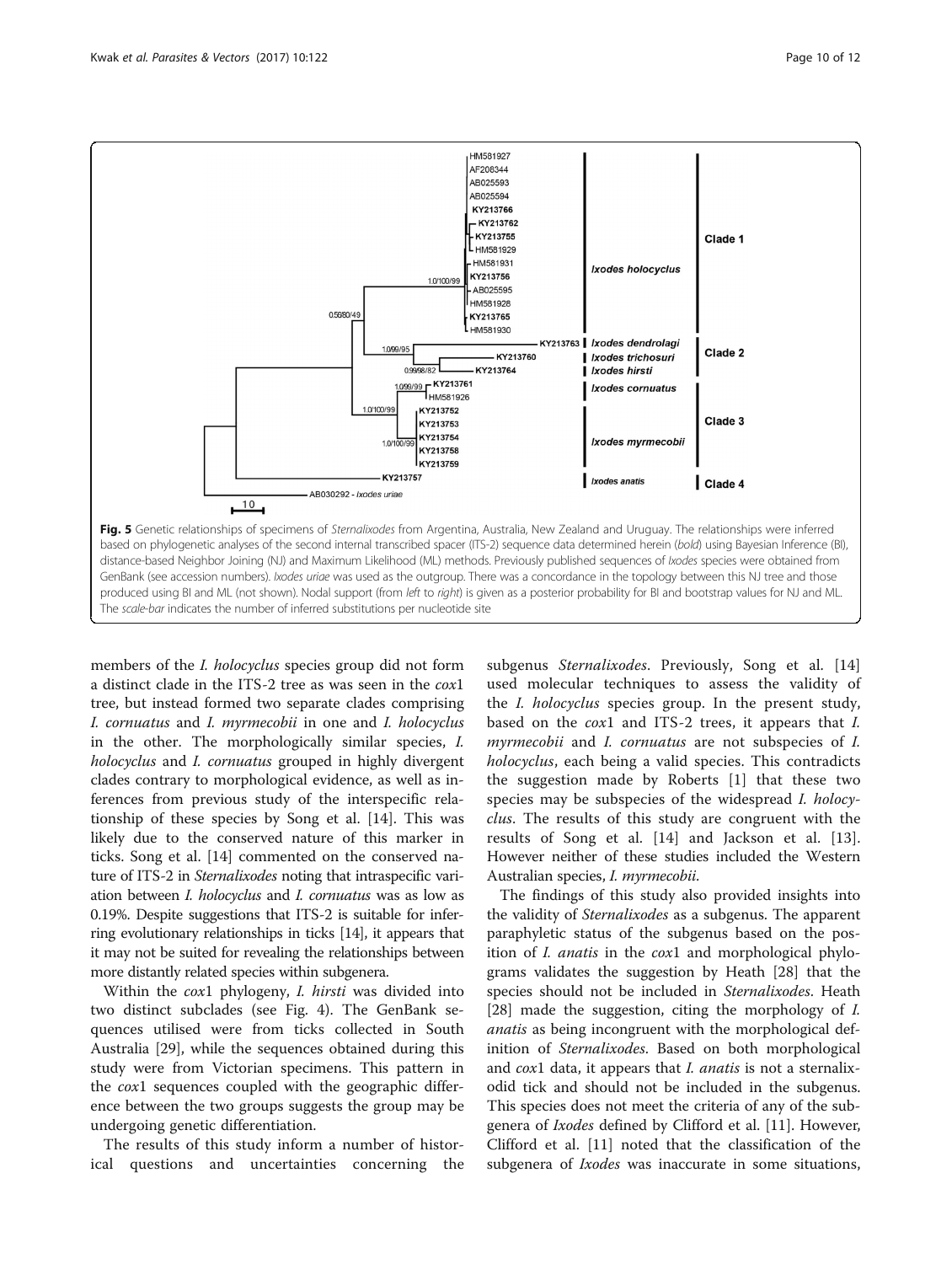<span id="page-10-0"></span>especially with regard to the subgenus Ixodes. An extensive examination of all existing subgenera using molecular and morphological data should be made in future to provide a more accurate hypothesis of the evolutionary relationships between the subgenera and the validity of the species within them. Based on the distinctive morphology of I. anatis and the fact that it does not meet the diagnostic requirements of any of the known subgenera of Ixodes, it may require the erection of a new subgenus. However more extensive molecular data should be accumulated and examined before this can occur.

Although seven of the nine species of Sternalixodes were examined in this study, molecular sequences and morphologically complete specimens were not located for I. confusus and I. cordifer. Although these species are most likely members of Sternalixodes, a complete molecular phylogenetic analysis including these species would be desirable to more accurately illuminate the evolutionary relationships within the subgenus.

As *I. myrmecobii* clusters within the *I. holocyclus* species group, a set of ticks known to cause paralysis, the question of its ability to also induce paralysis is raised. Tick induced paralysis has been extensively studied on the east coast of Australia; however, little information exists concerning ticks in Western Australia, let alone tick paralysis in Western Australia [\[9](#page-11-0)]. Studies of I. myrmecobii should be undertaken to determine if this species can induce paralysis. Roberts [\[30\]](#page-11-0) and Kemp [[31](#page-11-0)] noted that I. hirsti has been recorded to cause paralysis. Kemp [\[31](#page-11-0)] also proposed that all sternalixodid ticks may be capable of causing paralysis. As I. hirsti clustered with I. trichosuri and I. dendrolagi within the morphological and cox1 phylogeny, it is possible that these species may also be capable of inducing paralysis, however, this should be investigated.

## Conclusion

In conclusion, the cox1 and morphological data suggest that the subgenus Sternalixodes is paraphyletic, and I. anatis should not be included in this subgenus. Based on the phylogenetic analyses of cox1 and ITS-2 sequences, it appears that I. myrmecobii and I. cornuatus are not subspecies of *I. holocyclus*, each being a valid species. Although this study has improved insights into the taxonomic status of the subgenus Sternalixodes, a complete morphological and molecular (using multiple markers) phylogenetic analysis including all nine species of the subgenus would be desirable to more accurately illuminate the evolutionary relationships within the subgenus.

#### Abbreviations

AIC: Akaike information criterion; BI: Bayesian inference; cox1: Cytochrome c oxidase subunit 1 gene; ITS-2: Internal transcribed spacer 2; MCMC: Monte Carlo Markov Chain; ML: Maximum likelihood; NJ: Neighbour-joining

#### Acknowledgements

We are grateful to Tony Chiovitti and other staff from the Gene Technology Access Centre (GTAC), Melbourne for access to the scanning electron microscope. We are also thankful to Allen Heath (Ag Research, New Zealand) and Alberto Guglielmone (Instituto Nacional de Technologia Agropecuaria, Argentina), for both identifying and providing tick specimens for both morphological and molecular examination. In addition, we are indented to Mark Harvey (Western Australian Museum), Ifor Owen (National Veterinary Laboratory, PNG) and Bruce Halliday (Australian National Insect Collection) for the provision of tick specimens.

#### Funding

This project was funded by the Early Career Researcher grant from The University of Melbourne, Australia (AJ).

#### Availability of data and materials

The data supporting the conclusions of this article are included within the article. The nucleotide sequences generated during this study are deposited in GenBank under the accession numbers KY213752–KY213793.

#### Authors' contributions

MK, IB and AJ conceived the project and participated in the study design. MK carried out the laboratory work, data analyses, interpretation of data, and also drafted the manuscript, with guidance from co-authors. MK, AVK and AJ undertook phylogenetic analyses. IB and AJ participated in data interpretation and provided critical inputs on the draft manuscript. All authors read and approved the final manuscript.

#### Competing interests

The authors declare that they have no competing interests.

#### Consent for publication

Not applicable.

#### Ethics approval and consent to participate

Not applicable.

## Author details

<sup>1</sup>Department of Veterinary Biosciences, Melbourne Veterinary School, Faculty of Veterinary and Agricultural Sciences, The University of Melbourne, Werribee, Victoria 3030, Australia. <sup>2</sup> Centre for AgriBioscience, Department of Economic Development, Jobs, Transport and Resources, Bundoora, Victoria 3083, Australia. <sup>3</sup>La Trobe University, Bundoora, Victoria 3083, Australia.

#### Received: 13 December 2016 Accepted: 17 February 2017 Published online: 02 March 2017

#### References

- 1. Roberts FHS. Australian ticks. Victoria: CSIRO Publishing; 1970.
- 2. Service M. Medical entomology for students. 3rd ed. Cambridge: Cambridge University Press; 2004.
- 3. Sonenshine DE, Roe RM. Biology of ticks, vol 2. 2nd ed. New York: Oxford University Press; 2014.
- 4. Barker SC, Walker AR, Campelo D. A list of the 70 species of Australian ticks; diagnostic guides to and species accounts of Ixodes holocyclus (paralysis tick), Ixodes cornuatus (southern paralysis tick) and Rhipicephalus australis (Australian cattle tick); and consideration of the place of Australia in the evolution of ticks with comments on four controversial ideas. Int J Parasitol. 2014;44:941–53.
- 5. Sexton DJ, Dwyer B, Kemp R, Graves S. Spotted fever group rickettsial infections in Australia. Rev Infect Dis. 1991;13:876–86.
- 6. St George TD, Doherty RL, Carley JG, Filippich C, Brescia A, Casals J, et al. The isolation of arboviruses including a new flavivirus and a new bunyavirus from Ixodes (Ceratixodes) uriae (Ixodoidea, Ixodidae) collected at Macquarie Island, Australia, 1975–1979. Am J Trop Med Hyg. 1985;34:406–12.
- 7. St George TD, Standfast HA, Doherty RL, Carley JG, Fillipich C, Brandsma J. The isolation of Saumarez Reef virus, a new flavivirus, from bird ticks Ornithodoros capensis and Ixodes eudyptidis in Australia. Aust J Exp Biol Med Sci. 1977;55:493–9.
- 8. Spratt DM, Haycock P. Aspects of the life history of Cercopithifilaria johnstoni (Nematoda:Filarioidea). Int J Parasitol. 1988;18:1087–92.